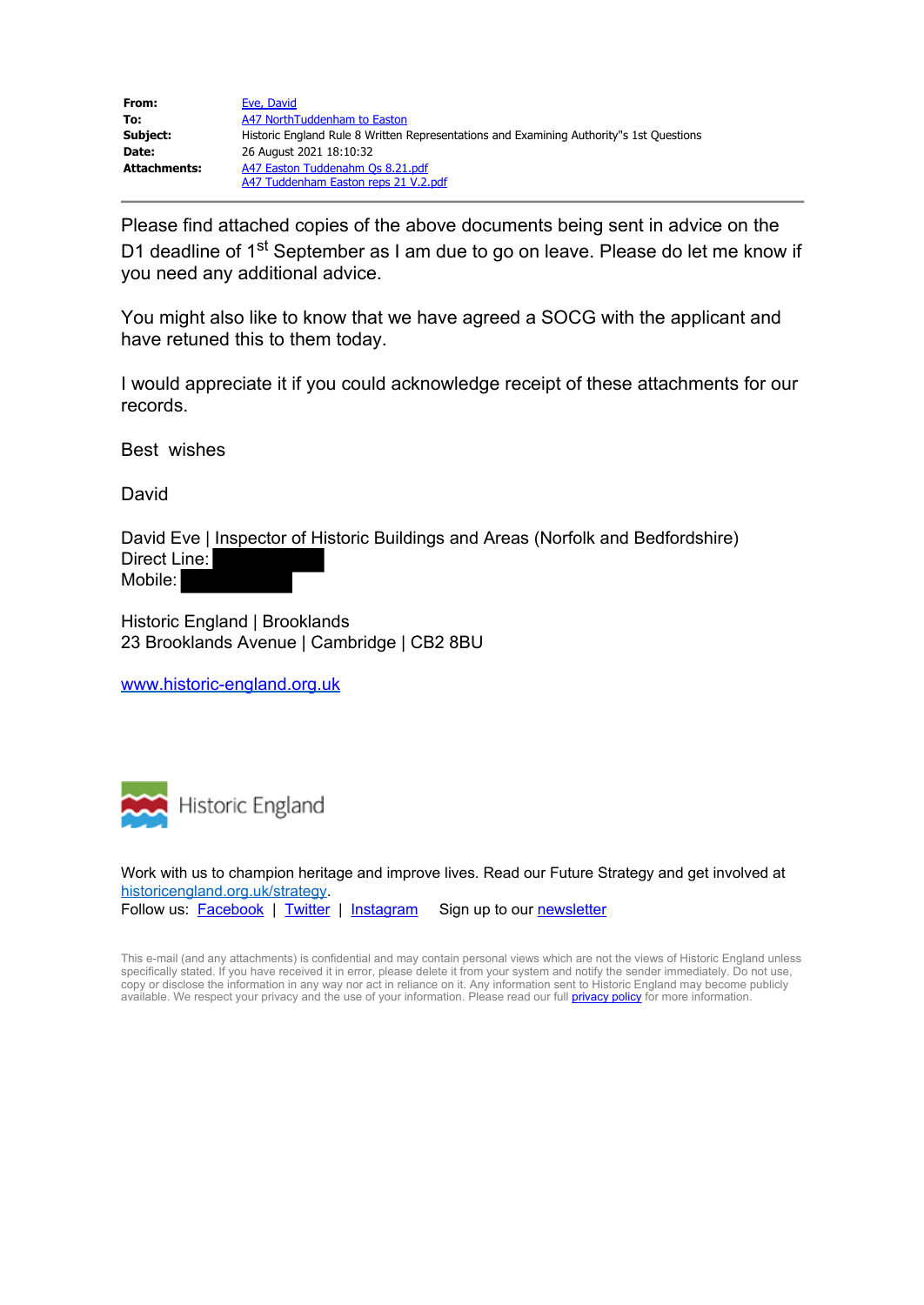

### **PLANNING ACT 2008 (AS AMENDED) – SECTION 89 AND THE INFRASTRUCTURE PLANNING (EXAMINATION PROCEDURE) RULES 2010 (AS AMENDED) - RULE 8**

#### **APPLICATION BY HIGHWAYS ENGLAND FOR AN ORDER GRANTING DEVELOPMENT CONSENT FOR THE A47 NORTH TUDDENHAM TO EASTON, NORFOLK**

# **APPLICATION REF: TR010038**

## **REPRESENTATIONS OF THE HISTORIC BUILDINGS AND MONUMENTS COMMISSION FOR ENGLAND (HISTORIC ENGLAND)**

### **Contents**

- 1. Summary
- 2. Introduction
- 3. Historic England Advice: Historic Buildings and Areas
- 4. Historic England Advice: Archaeology
- 5. Conclusions

### **1. Summary**

- 1.1 The project would comprise the construction, operation and maintenance of an altered section of the A47 in Norfolk including 9km of new carriageway, two new junctions, removal of an existing roundabout, construction of four bridges, a new side road to Sandy Lane, widening an existing junction and associated work to existing roads and public rights of way, road closures, utilities works and temporary construction facilities.
- 1.2 The development has the potential to affect archaeological deposits of interest, both directly and indirectly. A mitigation strategy has been presented by the applicant, which includes a programme of archaeological works that will inform preservation strategies, either preserving remains in situ or by record. We will not comment on this strategy and associated documents in detail and are content for Norfolk County Council's Historic Environment Service to comment.
- 1.3 In the applicant's assessment of the designated heritage assets within a Zone of Theoretical Visibility around the development which could be affected by the proposed development four grade I listed buildings, three grade II\* listed buildings and 19 grade II listed buildings were identified along with 244 undesignated heritage assets. Due to the scale of the development, there is potential for visual impact on these designated assets which could harm their historic significance. The significance of these assets and the impact on them has been assessed by the applicants. We would defer advice on grade II listed buildings and non-designated heritage assets including archaeology to the

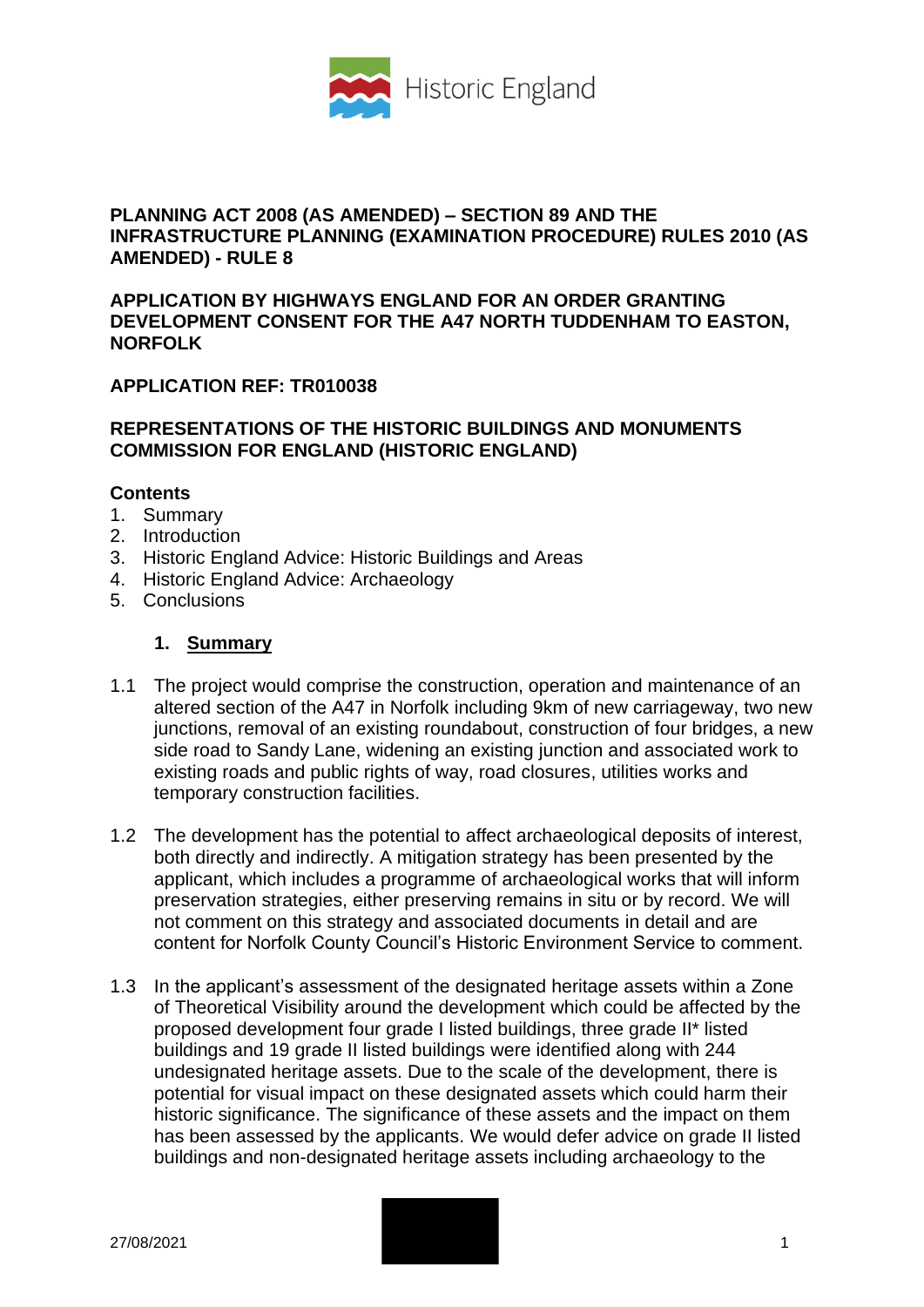

County Council and local planning authorities but have commented on the assessment of the grade I and II\* listed buildings.

1.4 We consider the significance of these designated assets and the impact on them has been appropriately assessed. We accept the applicants' assessment that no significant harm would result from the development as regards the grade I and II\* listed buildings, with the exception of the grade II\* listed St Andrew's parish church at Honingham and the grade I listed parish church of St Peter at Easton. We agree with the applicant that there would be a degree of harm to the historic significance of both these churches due to changes in their settings. We agree that this would be less than substantial harm in terms of the National Policy Statement for National Networks and National Planning Policy Framework

### **2. Introduction**

- 2.1 The Historic Buildings and Monuments Commission for England (HBMCE), known as Historic England, are the Government's adviser on all aspects of the historic environment in England - including historic buildings and areas, archaeology and historic landscape – and have a duty to promote public understanding and enjoyment. HBMCE are an executive Non-Departmental Public body sponsored by the Department for Digital Culture, Media and Sport (DCMS) and we answer to Parliament through the Secretary of State for Digital Culture, Media and Sport. Our remit in conservation matters intersects with the policy responsibilities of a number of other government departments – particularly the Ministry of Housing, Communities and Local Government, with their responsibilities for land use planning matters. The National Heritage Act (2002) gave HBMCE responsibility for maritime archaeology in the English area of the UK Territorial Sea.
- 2.2 The Cultural Heritage chapter of the Environmental Statement (ES) identifies four grade I listed buildings, three grade II\* listed buildings and 19 grade II listed buildings along with 244 undesignated heritage assets as being within the study area around the development. The construction also has potential to impact on undesignated archaeological deposits. Our interest chiefly focusses on the seven highly designated assets that could be affected by the proposed development. We would defer advice on grade II listed buildings and nondesignated heritage assets including archaeology to the County Council and local planning authorities but would comment on the assessment of the grade I and II\* listed buildings.

### **Historic Buildings and Areas**

2.3 The proposed development follows the route of the existing A47 from the point where it ceases being a dual carriageway to the west of Norwich at Easton to a point south of North Tuddenham. The existing A47 by-passes the historic settlements of Easton, Honingham, Hockering and North Tuddenham. The grade I listed parish church of St Peter at Easton is set to the south of the existing road and due to the road having been constructed on levelled ground built into a slope below the church the historic building is higher than the

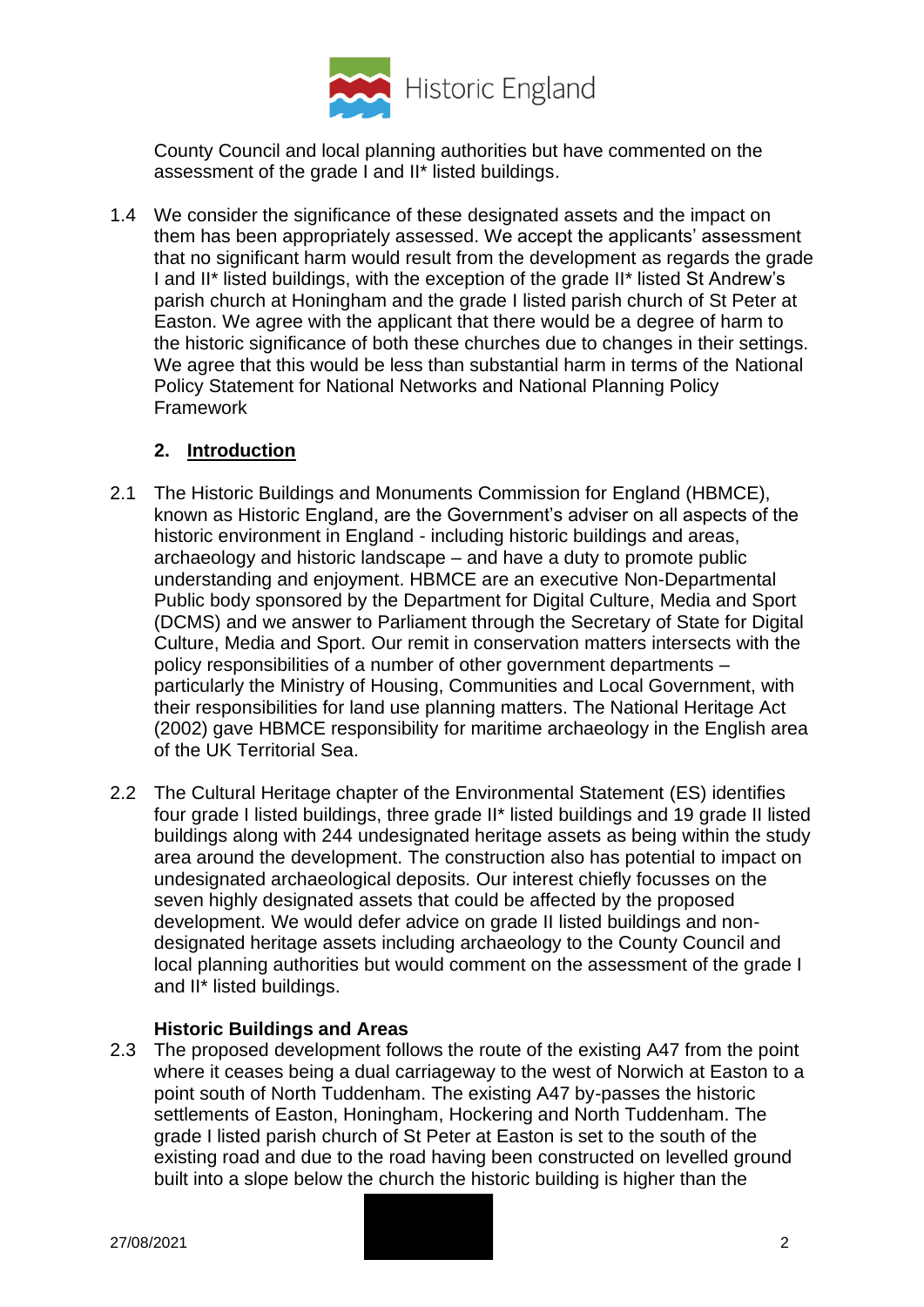

roadway. St Andrew's church is at some distance from the village of Honingham and separated from it by the existing A47 but the churchyard stands immediately beside the road. It is listed at grade II\*. The grade I listed church of St Michael, Hockering stands to the north of the existing A47 but is set further away from the carriageway than the other churches. We will comment on the impact on the setting of these heritage assets in detail.

2.4 At greater distance from the proposed development are the grade I listed churches of All Saints, East Tuddenham, and St Mary, North Tuddenham and the grade II\* listed West Lodge Farmhouse near Easton. We will comment on this impact of the proposed development on the setting of these heritage assets.

# **Archaeology**

- 2.5 As development has the potential to harm archaeological deposits of interest, both directly and indirectly. A mitigation strategy has been presented by the applicant, which includes a programme of archaeological works that will inform preservation strategies, either preserving remains in situ or by record. We would accept the strategy in broad terms and consider that these matters are adequately covered in the proposed methodology. We will not comment on this strategy and associated documents in detail but are content for Norfolk County Council's Historic Environment Service to comment.
	- **3. Historic England Advice: Historic Buildings and Areas**

**Comments in Regard to Environmental Statement Chapter 6, Cultural Heritage (document 6.1), Environmental Statement Appendices Appendix 6.1 Cultural Heritage Information (document 6.3), Environmental Statement Appendices Appendix 7.5 Representative Viewpoints (document 6.3) and Environmental Statement Figures** 

- 3.1 As noted in the introduction above the proposed development follows the route of the existing A47 from the point where it ceases being a dual carriageway to the west of Norwich at Easton to a point south of North Tuddenham. The existing A47 by-passes the historic settlements of Easton, Honingham, Hockering and North Tuddenham.
- 3.2 The Environmental Statement (ES) Chapter 6 (Cultural Heritage) and Appendix 6.1, Cultural Heritage Information consider the significance of the designated heritage assets affected by the proposed development and the effect on that significance. We would accept the findings but wish to comment in detail on the grade I and II\* listed buildings.
- 3.3 The grade I listed church of All Saints, East Tuddenham (National Heritage List number 1077352) is considered and due to its distance from the proposed development it is concluded in the ES Chapter 6 that there would be no adverse impact on its setting. We would agree with that assessment.

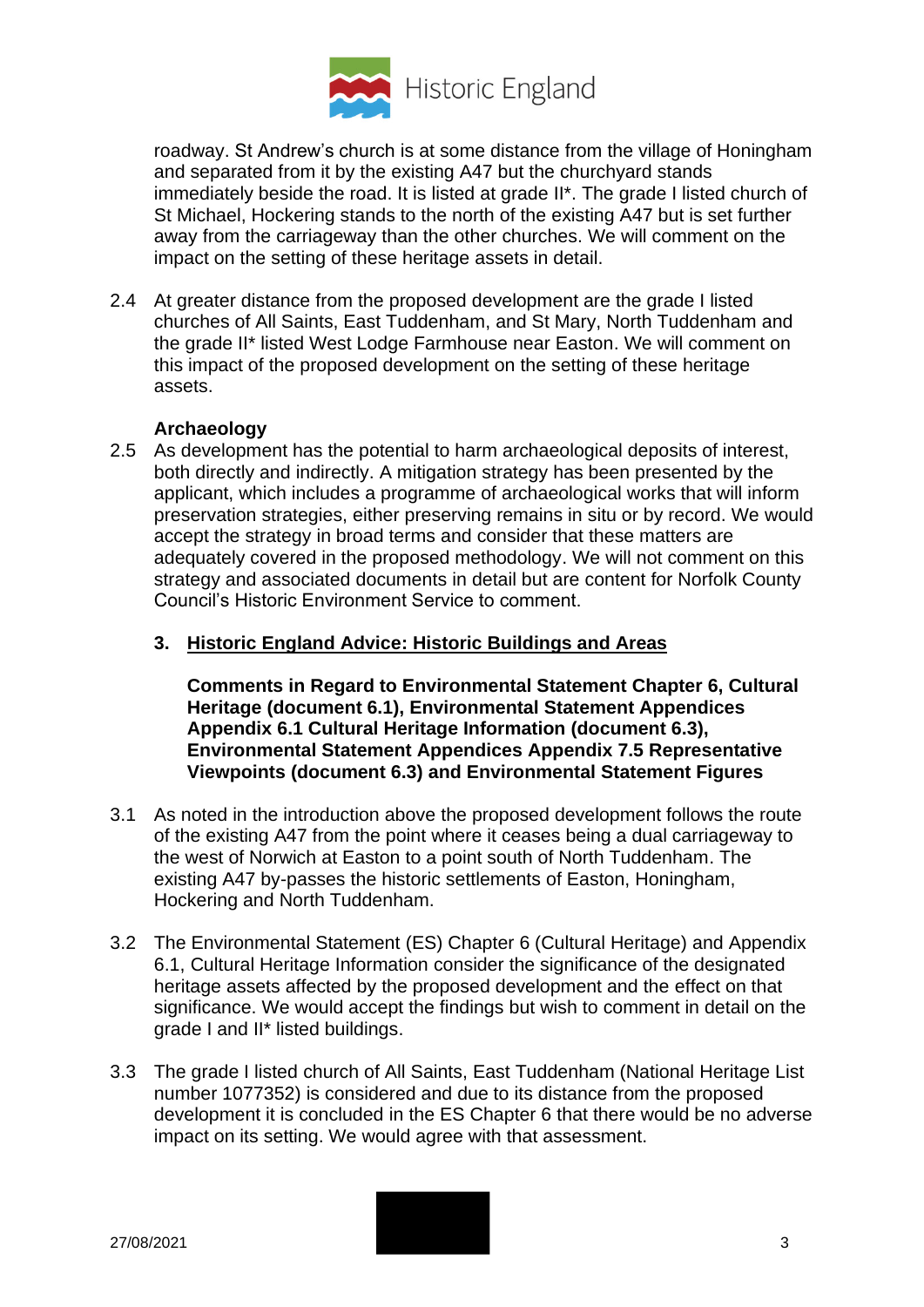

- 3.4 The grade I listed church of St Mary, North Tuddenham (National Heritage List number 1169192) is considered and due to its distance from the proposed development it is concluded in the ES Chapter 6 that there would be no adverse impact on its setting. We would agree with that assessment.
- 3.5 The grade II\* listed West Lodge Farmhouse near Easton (National Heritage List number 1050771) is considered as, although it does not have the height of the church towers falls with the Zone of Theoretical Visibility. Due to its distance from the proposed development, it is concluded in the ES Chapter 6 that there would be no adverse impact on its setting. We would agree with that assessment.
- 3.6 The grade I listed church of St Michael, Hockering (National Heritage List number 1077354) is considered as the proposed development would be relatively close. However, the carriageway alignment would take traffic further away from the listed building than the existing road. The works would also retain the existing road layout and plating which presently form part of the immediate setting of the church to its south. The Assessment in the ES Chapter 6 concludes that there would be no adverse impact on its setting. We would agree with that assessment.
- 3.7 St Peter's parish church at Easton is listed at grade I. It stands close to the southern side of the existing A47 and roundabout. The proposed development would increase the scale of the carriageway and junction in this area bringing the potential for a greater visual and audible effect on an experience of the historic building.
- 3.8 There is a summary of the historic significance of the building and its setting are contained in the ES volume 6, Appendix 6.1 (Cultural Heritage Information, 6.3.47-53). The church originated in the 12th century from which evidence of its round tower remains from its collapse in 1778. There is also other early fabric remaining including the ornate south doorway but large parts of the church also date from the 13<sup>th</sup> and 15<sup>th</sup> centuries.
- 3.9 The church stands in a modest churchyard at the top of gently rising land south of the valley of the river Tud. This position, between the river valley and the more open arable land to the south of the church, and the early date of some parts of the building could suggest evidence of early medieval settlement in the area. However, the church stands apart from any other historic building. Some 19<sup>th</sup> century houses can be found to the east on the Dereham Road but most of this development, including the current A47 is modern. That St Peter's was historically isolated in farmland also adds to its historic significance as the product of a rural community. Something of this quality can still be understood despite this modern development and the church retains a relatively secluded feeling which better facilitates an experience of it as an ancient sacred space.
- 3.10 As is noted in paragraph 6.3.49 of the ES chapter 6, appendix 6.1, the loss of the tower has made St Peter's less visible from Easton village and the planting on the east, west and northern sides screens it from views on these sides to

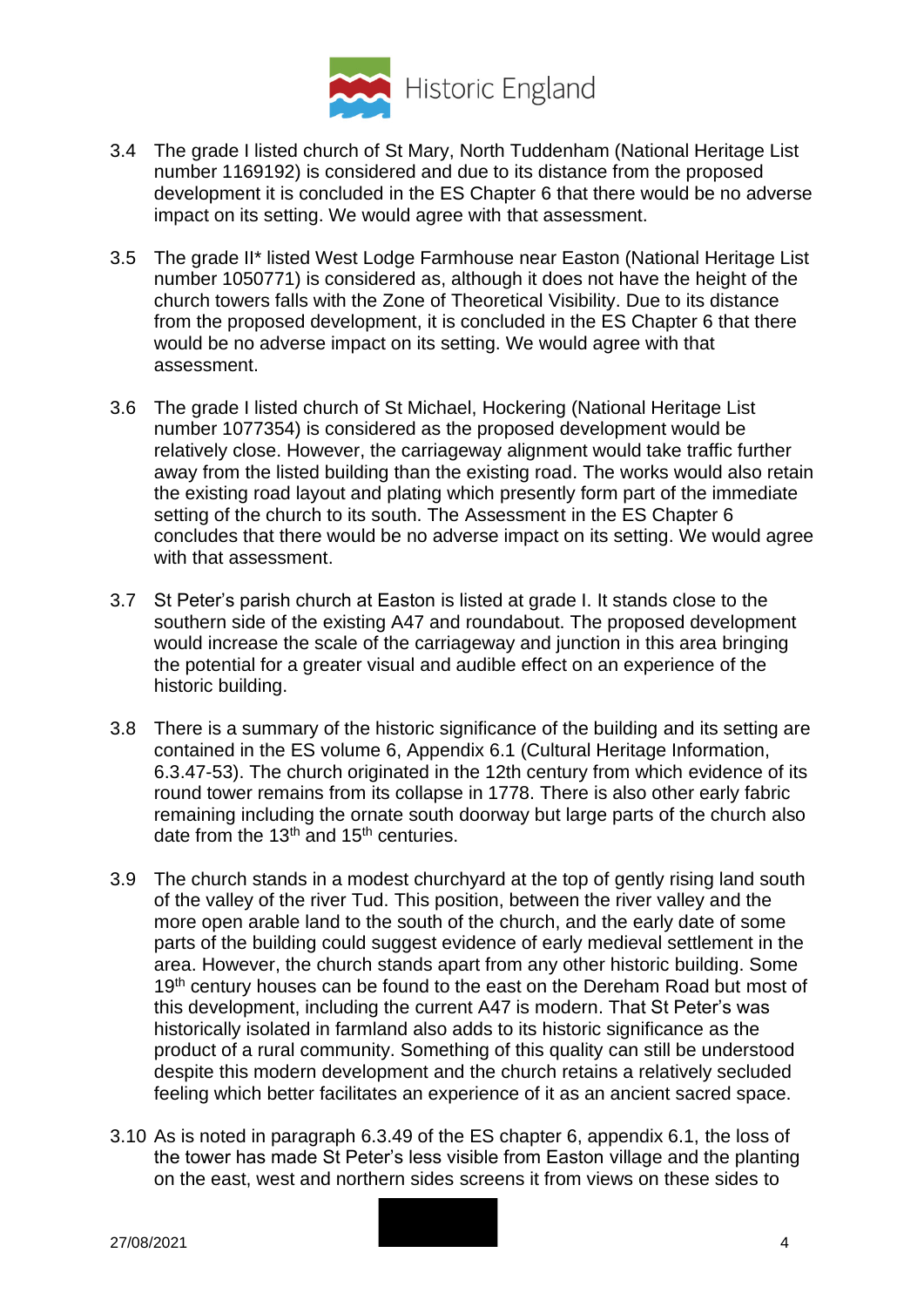

give the churchyard an 'enclosed' quality. Paragraph 6.8.11 of the ES chapter 6 acknowledges that the proposed removal of some existing planting and part of the earthen bank on the northern boundary of the churchyard and possible appearance of the new footbridge in views above the trees could affect the setting of St Peter's. Figures 7.6.8 (A-D) in the ES Figures (document 6.2) show a view from the southern part of the churchyard towards the church with the development behind. In figure 7.6.8C the proposed footbridge can be seen thought the trees, giving an indication of the proximity and likely impact of the development. Figure 7.6.8D shows the proposed replacement planting mature at 15 years having reduced this visibility.

- 3.11 In addition to visibility part of this impact could also derive from traffic noise. Paragraph 6.3.51 of appendix 6.1 acknowledges that road noise can be heard from the existing A47 and that this can be intrusive. Chapter 6 of the ES (paragraph 6.8.24) assesses the effect of noise on the church and churchyard as having a 'minor adverse' impact but predicts that in the long term (after landscaping has matured over 15 years) the effects would be 'negligible'.
- 3.12 We would acknowledge that the proposed mitigation by landscaping will reduce the impact, both of sight and sound. The ES (chapter 6 paragraph 6.8.25) concludes that overall, the operational effects of the development would have a 'moderate adverse' effect. We would accept that conclusion and equate this impact with a degree of harm to the significance of the listed building. Placing this in terms of the National Networks National Policy Statement we conclude this would be 'less than substantial' harm under paragraph 5.134.
- 3.13 The historic significance of the grade II\* listed parish church of St Andrew, Honingham and its setting are considered in paragraphs 6.3.54-60 of appendix 6.1 of Chapter 6 of the ES. St Andrew's chiefly dates from the early 14th century and this phase of work gives it its most notable features. The tall, elegant west tower with stepped angled buttresses dates from that period. The upper stage of the tower was added in the 15th century and has decorative flushwork panels of high quality and tall pinnacles which lend it a distinctive profile.
- 3.14 St Andrew's church lies at some distance from Honingham village and stands immediately to the north of the Norwich Road, the former main route into Honingham which has been upgraded to serve as part of the existing A47. To the west and north of the church are open fields which fall away towards where the River Tud loops around the higher ground on which the church stands. To the east is a sizeable area of woodland. The churchyard extends almost to the roadside with a pedestrian lychgate at its western side and white painted picket fences and gates at the vehicular entrance to the site on the eastern side. While the land on which the current A47 sits is level the church stands slightly above it which, combined by the open aspect of the churchyard makes the church a major landmark when seen from the road.
- 3.15 The setting of St Andrew's church could well suggest an early date for the establishment of settlement at this site, but the church is today isolated from

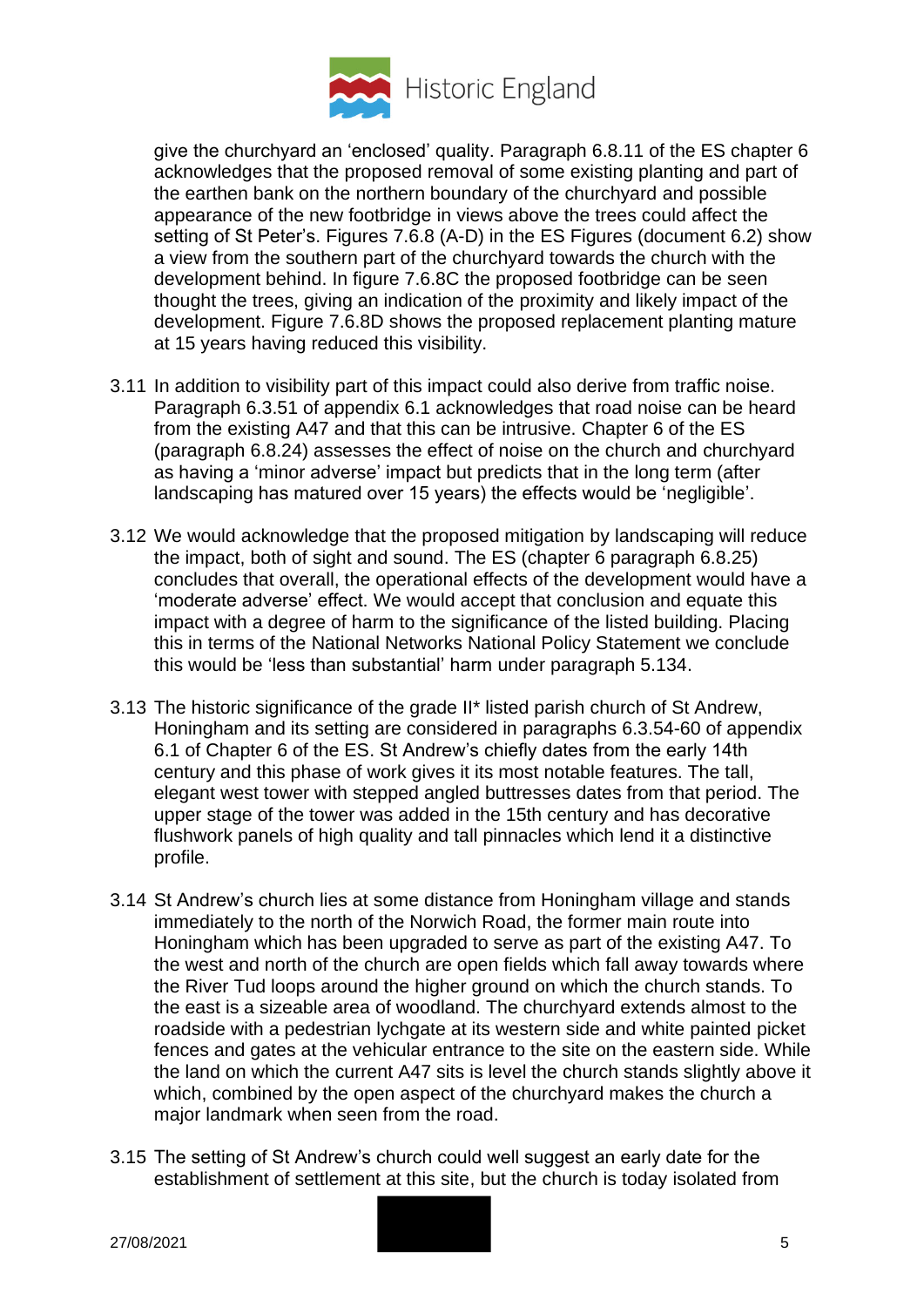

other historic building and the countryside remains rural on three sides. This rural setting contributes to an appreciation of the church's historic significance. The appearance and sound of traffic on the road detracts from the quiet and contemplative qualities of both church and churchyard, but the proposed development could significantly increase that effect as well as bring a much greater visual impact.

- 3.16 Paragraph 6.8.13 of the ES, chapter 6 Cultural Heritage states that the church 'would experience large scale changes to its setting' from the development. It goes on to note that the new Norwich Road junction would 'create urbanising elements in its current rural setting' and that there would be 'loss of rural views of the church from the south and west due to the new carriageway passing adjacent to the southwest corner of the churchyard.'
- 3.17 It is proposed to implement landscaping between the churchyard and current A47 and the new carriageway to soften views from the churchyard. The ES Figures (document 6.2) includes figure 7.6.7C showing a view from the churchyard boundary towards the Norwich Road junction. The landscaping when mature at 15 years is shown in figure 7.6.7D. We would accept that the proposed landscaping would reduce the visibility of the new road and traffic on it some extent. However, given the proximity of the carriageway, its elevation (and that of the Norwich Road junction) and lighting on the junction we consider that the sound and appearance of the road would still be appreciable from the churchyard and an intrusive experience.
- 3.18 Even with the landscaping the 'loss of rural views from the south and west' and 'urbanising' effect of the junction as noted by the applicants in 6.8.13 of the ES, chapter 6 Cultural Heritage, would remain. We therefore agree with the conclusion in that paragraph that there would be a 'major adverse' effect on the church and equate the impact with harm to the significance of the listed building, caused through development in its setting. Placing this in terms of the National Networks National Policy Statement we conclude this would be 'less than substantial' harm under paragraph 5.134, although the changes to the setting would be profound and this might be considered a quite high level of harm within that category.
- 3.19 During development of the project the applicant responded to our concerns about the proximity of the new carriageway, and in particular the visibility of Norwich Road junction (which would be elevated about the main carriageway), and the junction was moved to the east. We would acknowledge that this has brought a significant reduction in impact. Moving the carriageway and junction further south could reduce the impact further and potentially allow more space for a deeper belt of landscaping. However, we consider this would still bring the development into views of the church tower in its rural landscape from the south and so is unlikely to entirely remove the harmful impact.

### **4. Historic England Advice: Archaeology**

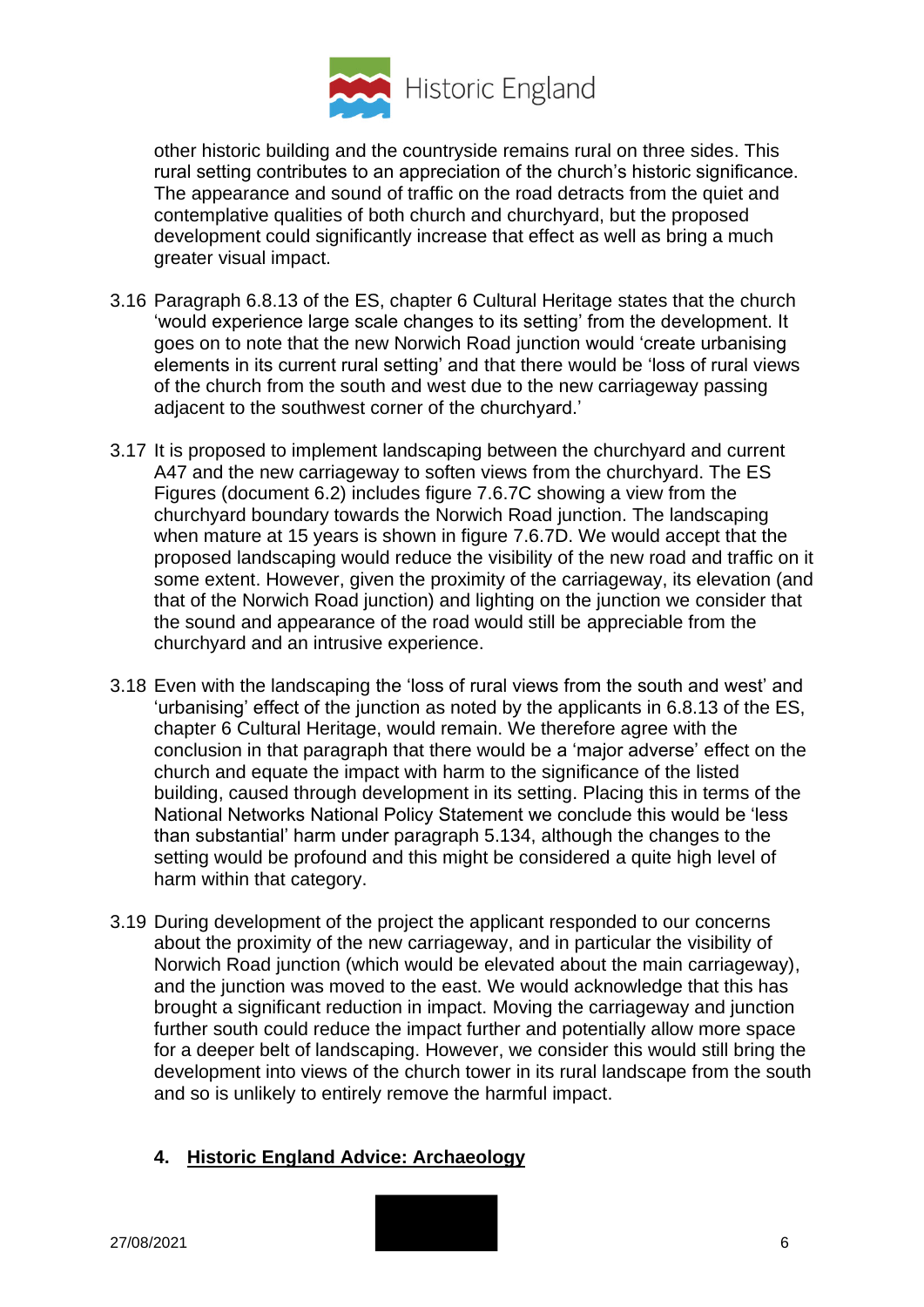

### **Comments in Relation to Environment Statement Chapter 6, Cultural Heritage (document 6.1) and Environmental Statement Appendices Appendix 6.1 Cultural Heritage Information, Environmental Statement Appendices Appendix 6.3 Archaeological Evaluation**

4.1 The potential impacts of the proposed Scheme have been summarised in the Environmental Statement (ES). Historic England is in agreement with the methodology used to assess the cultural heritage datasets in the Cultural Heritage Chapter of the ES and with the conclusions reached in relation to nondesignated archaeological heritage assets. We consider that there will be both direct and indirect impacts on archaeological deposits and that the direct impacts could be significant for any below ground heritage assets located within the footprint of the proposed works as well as throughout the entire Principal Application Site. We have no further comment to make on this strategy and associated documents and are content for Norfolk County Council's Historic Environment Service to comment.

# **5. Conclusions**

- 5.1 In terms of the potential impact on archaeology at the development site Historic England is satisfied with the assessment and evaluation methodology presented in Chapter 6 of the ES. A mitigation strategy has been presented by the applicant, which includes a programme of archaeological works that will inform preservation strategies, either preserving remains in situ or by record. We would accept the strategy in broad terms and consider that these matters are adequately covered in the proposed methodology. Non-designated buried archaeological remains fall within the remit of Norfolk County Council's Historic Environment Service and we will defer to them for detailed comments on this aspect of the scheme. However, Historic England maintain an interest in the non-designated buried archaeological remain as a provider of specialist archaeological science advice.
- 5.2 We are content with the assessment of the impact on historic buildings and areas carried out by the applicant and with their conclusions, although we would defer to the local planning authorities concerning impact on grade II listed buildings. We agree with the applicant that there would be a measure of harm to the historic significance of the grade I listed parish church of St Peter, Easton and the grade II\* listed parish church of St Andrew, Honingham due to changes in their setting. We agree that this would be less than substantial harm in terms of the National Policy Statement for National Networks (NPSNN) paragraph 5.134. We would acknowledge the proposed mitigation in terms of landscaping at both sites and (during development of the project) redesign of the Norwich road junction have reduced the impact on the listed buildings.
- 5.3 The proposed development should be considered in terms of paragraph 5.131 of the National Policy Statement for National Networks, including giving great weight to the conservation of the heritage assets (St Peter's and St Andrew's churches). As paragraph 5.132 states any harmful impact on the significance of